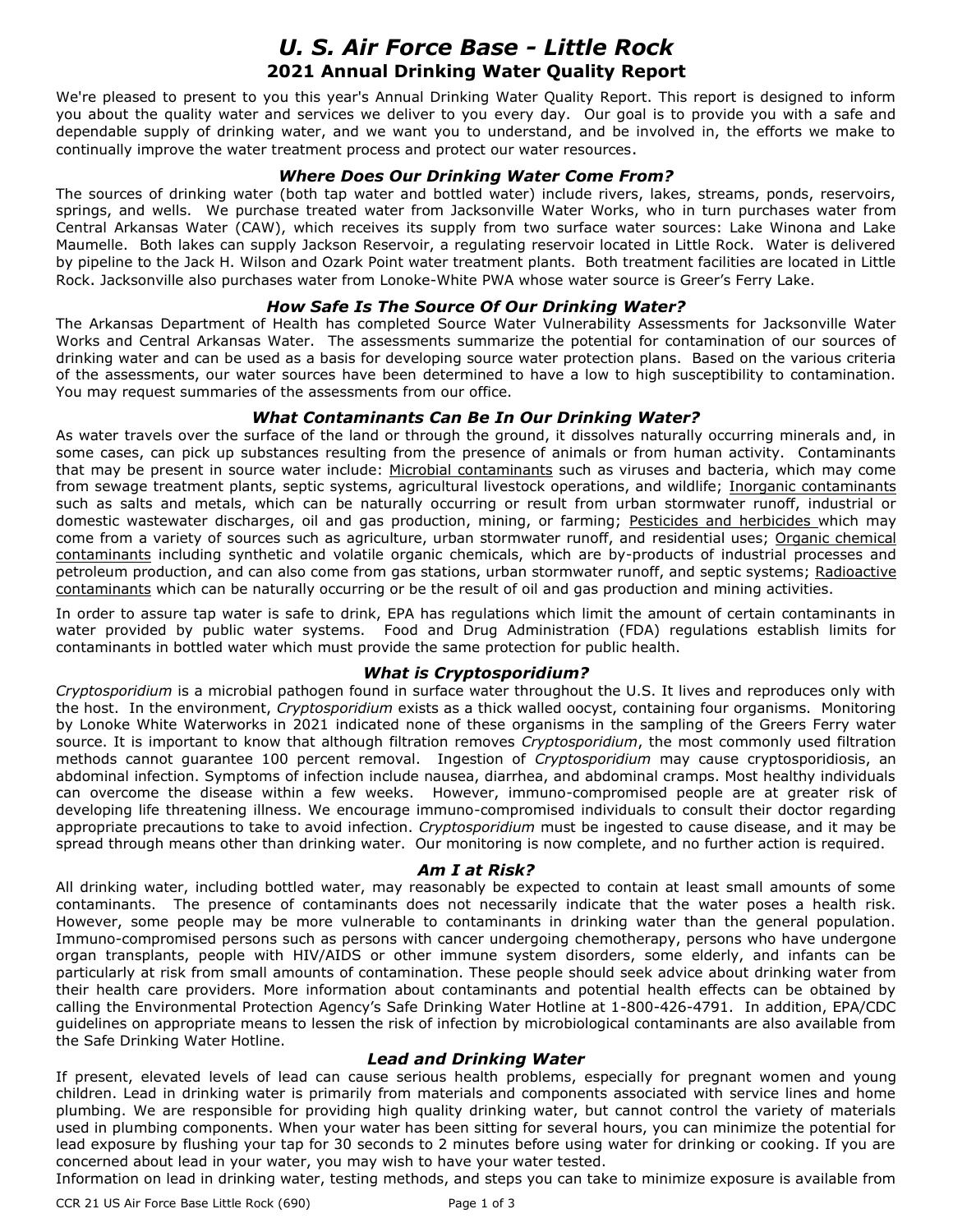the Safe Drinking Water Hotline or at [http://www.epa.gov/safewater/lead.](http://www.epa.gov/safewater/lead)

# *How Can I Learn More About Our Drinking Water?*

If you have any questions about this report or concerning your water utility, please contact Chris Long, Maintenance Supervisor, at 501-982-6563. We want our valued customers to be informed about their water utility. We hold public meetings on the fourth Wednesday of each month at 12:00 PM, located at 1900 Marshall Road in Jacksonville. If you want to learn more, please contact us at the number above.

#### **TEST RESULTS**

We, Jacksonville Water Works, Lonoke-White PWA and Central Arkansas Water (CAW) routinely monitor for constituents in your drinking water according to Federal and State laws. The test results table shows the results of our monitoring for the period of January  $1^{st}$  to December  $31^{st}$ , 2021. In the table you might find terms and abbreviations you are not familiar with. To help you better understand these terms we've provided the following definitions:

Action Level - the concentration of a contaminant which, if exceeded, triggers treatment or other requirements which a water system must follow.

**Maximum Contaminant Level (MCL)** - the highest level of a contaminant that is allowed in drinking water. MCLs are set as close to the MCLGs as feasible using the best available treatment technology.

**Maximum Contaminant Level Goal (MCLG)** – unenforceable public health goal; the level of a contaminant in drinking water below which there is no known or expected risk to health. MCLGs allow for a margin of safety.

**Maximum Residual Disinfectant Level (MRDL)** - the highest level of a disinfectant allowed in drinking water. There is convincing evidence that addition of a disinfectant is necessary for control of microbial contaminants.

**Maximum Residual Disinfectant Level Goal (MRDLG)** - the level of a drinking water disinfectant below which there is no known or expected risk to health. MRDLGs do not reflect the benefits of the use of disinfectants to control microbial contaminants. **NA** – not applicable

**Nephelometric Turbidity Unit (NTU) –** a unit of measurement for the clarity of water. Turbidity in excess of 5 NTU is just noticeable to the average person.

Parts per billion (ppb) - a unit of measurement for detected levels of contaminants in drinking water. One part per billion corresponds to one minute in 2,000 years, or a single penny in \$10,000,000.

Parts per million (ppm) - a unit of measurement for detected levels of contaminants in drinking water. One part per million corresponds to one minute in two years or a single penny in \$10,000.

| <b>TURBIDITY</b>                                                                                                                                                             |                                                                                                                                                                            |                                                                                                                 |            |                                     |                                                                  |  |                                                  |  |  |
|------------------------------------------------------------------------------------------------------------------------------------------------------------------------------|----------------------------------------------------------------------------------------------------------------------------------------------------------------------------|-----------------------------------------------------------------------------------------------------------------|------------|-------------------------------------|------------------------------------------------------------------|--|--------------------------------------------------|--|--|
| Contaminant                                                                                                                                                                  | <b>Violation</b><br>Y/N                                                                                                                                                    | <b>Level Detected</b>                                                                                           | Unit       | <b>MCLG</b><br>(Public Health Goal) | <b>MCL</b><br>(Allowable Level)                                  |  | <b>Major Sources in</b><br><b>Drinking Water</b> |  |  |
| Turbidity<br>(CAW - Ozark Point WTP)                                                                                                                                         | N                                                                                                                                                                          | Highest yearly sample<br>result: $0.49$<br>Lowest monthly % of<br>samples meeting the<br>turbidity limit: 98.7% |            |                                     | Any measurement in<br>excess of 1 NTU<br>constitutes a violation |  |                                                  |  |  |
| Turbidity<br>(CAW - Jack Wilson WTP)                                                                                                                                         | N                                                                                                                                                                          | Highest yearly sample<br>result: 0.24<br>Lowest monthly % of<br>samples meeting the<br>turbidity limit: 100%    | <b>NTU</b> | <b>NA</b>                           | A value less than 95% of<br>samples meeting the limit            |  | Soil runoff                                      |  |  |
| Turbidity<br>(Lonoke-White PWA)                                                                                                                                              | N                                                                                                                                                                          | Highest yearly sample<br>result: $0.30$<br>Lowest monthly % of<br>samples meeting the<br>turbidity limit: 100%  |            |                                     | of 0.3 NTU, constitutes a<br>violation                           |  |                                                  |  |  |
| Turbidity is a measurement of the cloudiness of water. Central Arkansas Water monitors it because it is a good indicator of the<br>effectiveness of their filtration system. |                                                                                                                                                                            |                                                                                                                 |            |                                     |                                                                  |  |                                                  |  |  |
| <b>RADIOACTIVE CONTAMINANTS</b>                                                                                                                                              |                                                                                                                                                                            |                                                                                                                 |            |                                     |                                                                  |  |                                                  |  |  |
| Contaminant                                                                                                                                                                  | <b>Violation</b><br><b>MCLG</b><br><b>MCL</b><br><b>Level Detected</b><br>Major Sources in Drinking Water<br>Unit<br>(Dublin Health Ceal) (Allowable Loyal)<br><b>MINE</b> |                                                                                                                 |            |                                     |                                                                  |  |                                                  |  |  |

| <b>Contaminant</b>                               | Violation<br>Y/N        | <b>Level Detected</b> |                                           | Unit | <b>MCLG</b><br>(Public Health Goal) | <b>MCL</b><br>(Allowable Level) | <b>Major Sources in Drinking Water</b>                                                   |  |  |
|--------------------------------------------------|-------------------------|-----------------------|-------------------------------------------|------|-------------------------------------|---------------------------------|------------------------------------------------------------------------------------------|--|--|
| Tritium<br>(CAW)                                 | N                       |                       | Average: 491.15<br>Range: 386.70 - 598.90 |      | pCi/L<br><b>NA</b>                  | <b>NA</b>                       | Decay of natural deposits                                                                |  |  |
| <b>INORGANIC CONTAMINANTS</b>                    |                         |                       |                                           |      |                                     |                                 |                                                                                          |  |  |
| Contaminant                                      | <b>Violation</b><br>Y/N |                       | <b>Level Detected</b>                     | Unit | <b>MCLG</b><br>(Public Health Goal) | <b>MCL</b><br>(Allowable Level) | <b>Major Sources in Drinking</b><br>Water                                                |  |  |
| Fluoride<br>(CAW - Ozark Point WTP)              | N                       |                       | Average: 0.76<br>Range: $0.70 - 0.81$     |      | 4                                   | $\overline{4}$                  | Erosion of natural deposits;<br>water additive which promotes<br>strong teeth            |  |  |
| Fluoride<br>(CAW - Jack Wilson WTP)              | N                       |                       | Average: 0.78<br>Range: 0.70 - 0.85       | ppm  |                                     |                                 |                                                                                          |  |  |
| Fluoride<br>(Lonoke-White PWA)                   | N                       |                       | Average: 0.76<br>Range: $0.63 - 0.94$     |      |                                     |                                 |                                                                                          |  |  |
| Nitrate [as Nitrogen]<br>(CAW - Ozark Point WTP) | N                       |                       | Average: 0.15<br>Range: $0.13 - 0.17$     |      | 10                                  | 10                              | Runoff from fertilizer use;<br>leaching from septic tanks,<br>sewage; erosion of natural |  |  |
| Nitrate [as Nitrogen]<br>(CAW - Jack Wilson WTP) | N                       |                       | Average: 0.185<br>Range: $0.18 - 0.19$    | ppm  |                                     |                                 |                                                                                          |  |  |
| Nitrate [as Nitrogen]<br>(Lonoke - White PWA)    | N                       |                       | Average: 0.76<br>Range: $0 - 0.22$        |      |                                     |                                 | deposits                                                                                 |  |  |